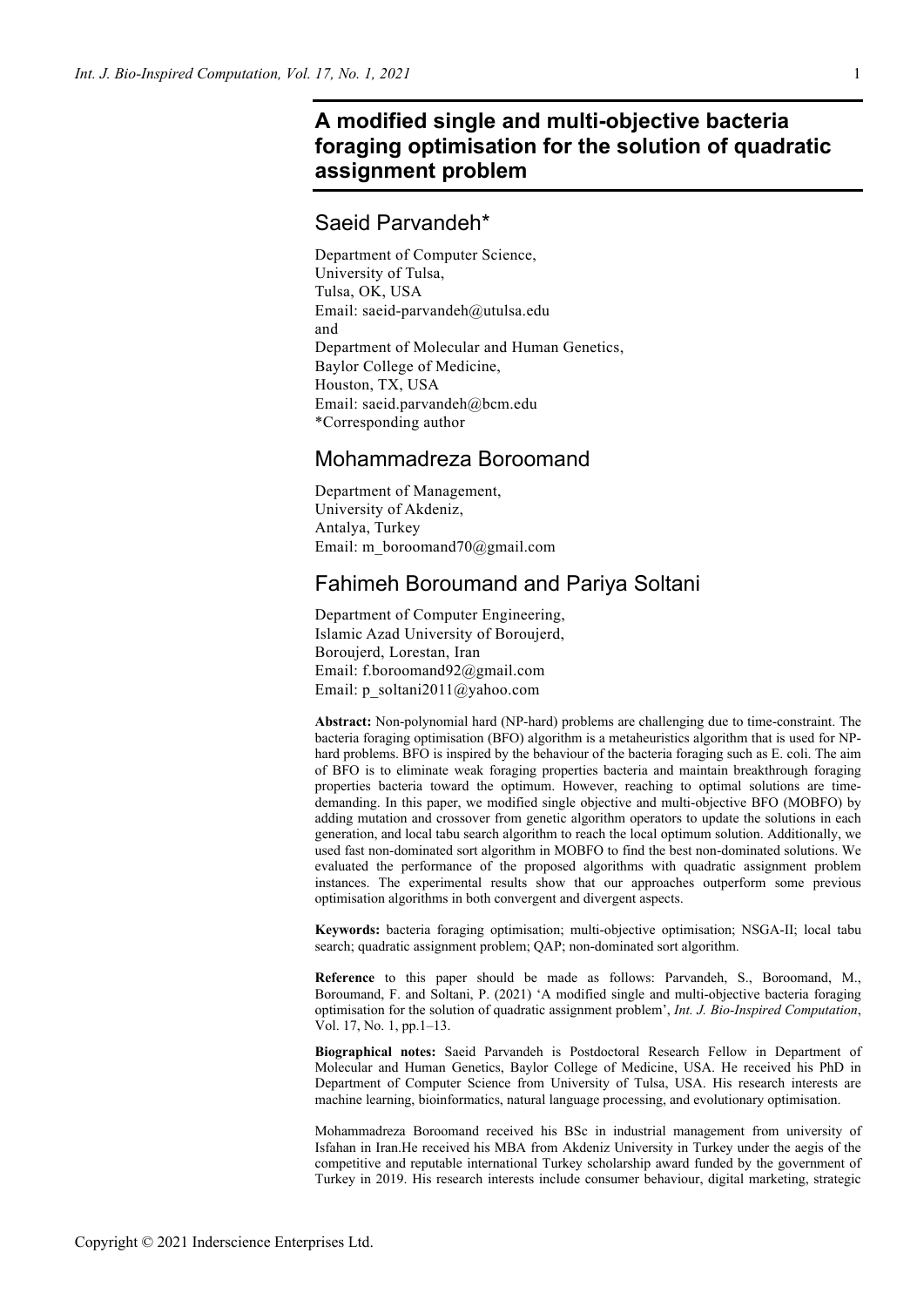marketing, brand management, tourism, operation research, supply chain management, and optimisation.

Fahimeh Boroumand is a Lecturer in several educational institutions and high schools. She received her BSc in Computer Engineering in the field of software from Isfahan University of Applied Science and Technology in Iran. She received her MSc in Computer Engineering in the field of software from Islamic Azad university of Borujerd in 2015. Her interest field centred around computer software applications.

Pariya Soltani received her BSc in Computer Engineering in the field of software from Islamic Azad University of Mahshar in Iran. She received her MSc in Computer Engineering in the field of software from Islamic Azad university of Borujerd in 2016. Her interest fields include computer software applications.

## **1 Introduction**

The goal of optimisation process is to find the optimal solution with minimum cost for non-deterministic polynomial hard (NP-hard) problems (Alothaimeen and Arditi, 2019; Gunantara, 2018). Basically, there are two types of NP-hard problems, single objective and multi-objective optimisation (Deb, 2004). Evolutionary algorithm (EA) is considered as an effective method to find optimal solutions for such problems (Ojha et al., 2019; Emmerich and Deutz, 2018). And, there are many state-ofthe-art evolutionary computation algorithms that have been used to solve the combinatorial optimisation problems such as

non-dominated sorting genetic algorithm II (NSGA-II) (Deb et al., 2002), Strength Pareto Evolutionary Algorithm Version 2 (SPEA2) (Zitzler and Thiele, 1999), multi-objective evolutionary algorithm based on decomposition (MOEA/D) (Zhang and Li, 2007), and Pareto-Archived Evolution Strategy (PAES) (Knowles and Corne, 2000). Recently, Li and Wang (2017) improved cuckoo search algorithm by adding combination of the learning-evolve thought with Gaussian distribution to improve the convergence velocity and optimisation accuracy in unconstrained function optimisation problems. Wang and Zhang (2016) improved artificial bee colony algorithm by updating a new search equation for onlooker bees, where optimal and suboptimal solutions were considered in iteration process, and an opposition-based method applied to initial and final solution to enhance the global convergence. Wang and Song (2017) combined chaotic mapping strategy and the biogeography-based optimisation optimal migration model and applied on function optimisation problems. Luo et al. (2015) proposed a discrete bacterial foraging optimisation (DBFO) based on the idea of bacteria foraging optimisation (BFO) algorithm. They applied binary encoding to solve both discrete and continuous optimisation problems and rotation step to update velocities of bacteria. Then, they evaluated the efficiency of algorithm through three classical benchmark functions and spectrum allocation problem of cognitive radio. Cui et al. (2019, 2020) applied a modified particle swarm optimisation (PSO) and pigeon-inspired optimisation (PIO) to solve many-objective optimisation problems. Yi et al. (2016) applied multi-objective BFO (MOBFO) on aluminium electrolysis production process to find the optimal solutions. They used PAEA approach and adaptive foraging strategy (AFS) to balance convergence and diversity of Pareto front. Zhao et al. (2016) proposed a novel BFO to solve the permutation flow-shop scheduling problem (PFSP), that is a typical combinatorial NP-hard problem with discrete solution space. They showed that convergent speeds and entrapment in the local optimum that were incurred by original BFO can be handled by combining a differential evolution operator and a chaotic search operator in chemotactic part of BFO algorithm. Darvishi et al. (2014) used MOBFO to solve the optimal power flow (OPF), that is a multi-objective NP-hard problem. They proposed a new BFO algorithm by embedding the fuzzy strategy to original BFO to eliminate the problem of choosing the penalty factors for constraints and behave them just like objective function. Most of the proposed methods modified either chemotactic part or elimination-dispersal part of BFO algorithm for the single or multi-objective problems.

Quadratic assignment problem (QAP) (Koopmans and Beckmann, 1957) and multi-objective QAP (mQAP) (Knowles and Corne, 2003) are the NP-hard problems so that the solutions for them cannot be found in polynomial time. Thus, there should be an optimisation algorithm to solve such NP-hard problems. Recently, many EAs have been used for the solution of QAP and mQAP. Tosun (2014) used genetic algorithm (GA) (Tosun et al., 2013) to solve single objective QAP. He proposed a new recombination of operator based on order-1 crossover algorithm and used quick sort algorithm to generate different chromosomes partitions. (Benlic and Hao, 2015) proposed a population-based memetic algorithm (BMA) for the solution of single objective QAP. They used an effective local optimisation algorithm breakout local search (BLS) (Benlic and Hao, 2013) within the evolutionary computing framework for improvement of the results. Zinflou et al. (2013) used genetic immune strategy (GISMOO) for the solution of mQAP. GISMOO is hybrid between GA and artificial immune system (AIS) to find the solutions in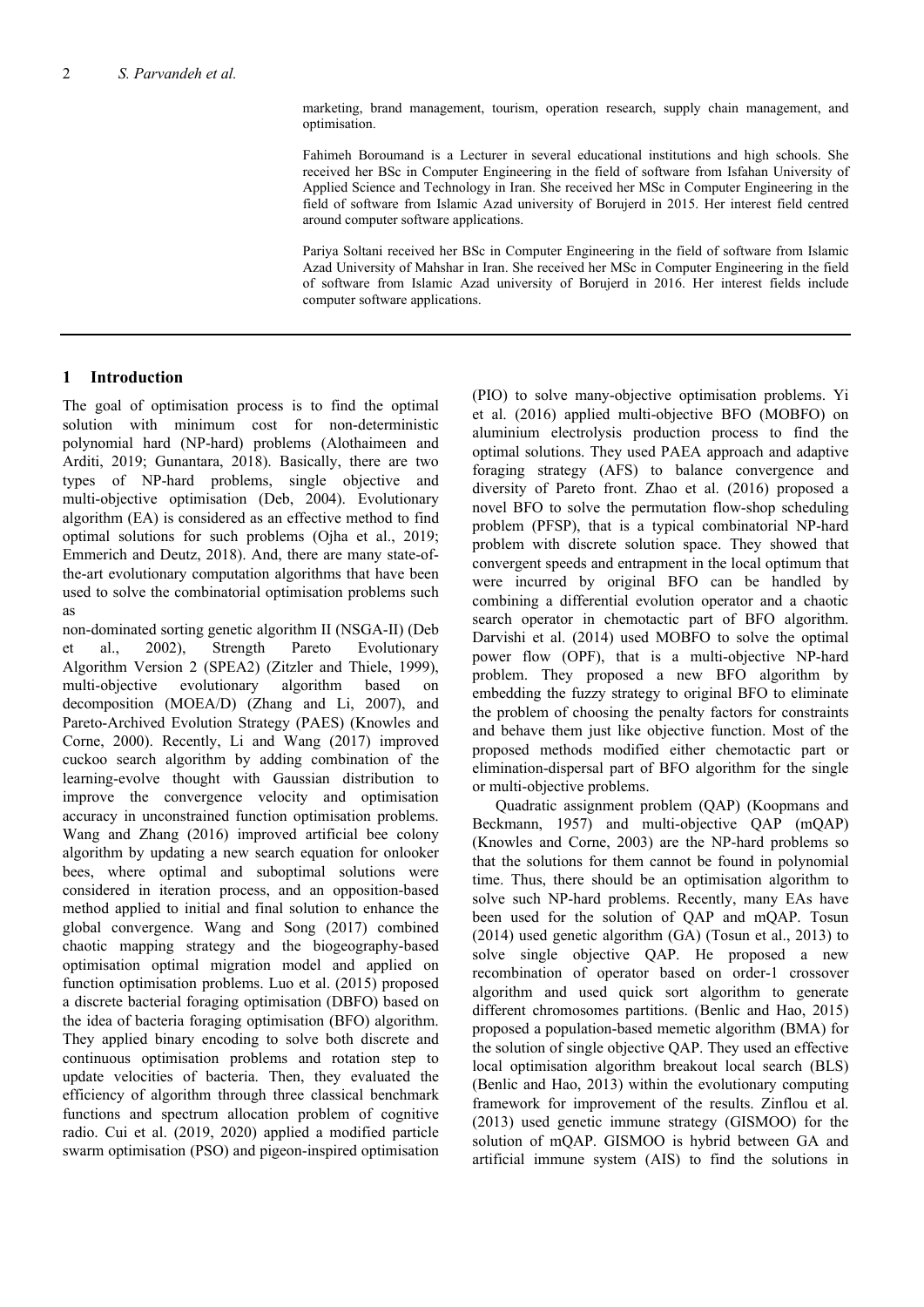mQAP. The updating part of this algorithm is classical GA operators and AIS cloning selection principle. Michalak (2016) proposed a new local search method that utilises the knowledge concerning promising search directions and can be used as a general framework and combined with an EA for the solution of mQAP and travelling salesman problem (TSP). Shukla (2015) used bat algorithm for the solution of QAP. They suggested that Bat algorithm cannot be directly used for solving discrete search space problem like QAP, thus they used smallest position value (SPV) a heuristic rule to enable the bat algorithm for the solution of QAP.

In this paper, we modified BFO for single objective problems and MOBFO for multi-objective problems. For single objective BFO, we added swap mutation into chemotactic part to avoid the repeated permutations and local Tabu search algorithm (Tabitha et al., 2009) to the end of the algorithm in order to optimise the cost of final permutation and avoid the local optimum. For MOBFO, we added swap mutation and uniform-like crossover (ULX) operators (Tosun, 2014; Tosun et al., 2013) in chemotactic part and local tabu search algorithm to the end of the algorithm. Additionally, we used fast non-dominated sort method (Deb et al., 2002) into elimination and dispersal part of the MOBFO algorithm to optimise obtained non-dominated set solutions in each iteration. We applied modified BFO and MOBFO on QAP and mQAP problems, respectively. Our contributions for this paper are: first, we modified BFO and MOBFO algorithms for the purpose of single and multi-objective problems. Second, regardless of the problem size, these algorithms can find compatible solutions for both QAP and mQAP. Third, however the optimum solutions may not be found eventually, but the experimental results show that the average percentage gap of the solutions for QAP are lower than state-of-the-arts algorithm and the non-dominated solutions for mQAP are very close to Pareto front.

#### **2 Bacteria foraging optimisation**

BFO algorithm is one of the bio-inspired optimisation algorithms that is inspired from the biomimicry of the *E. coli* bacteria. BFO introduced by Passino (2002, 2010) and its concept is to eliminate the bacteria that have the weak foraging properties and maintain the bacteria that have breakthrough foraging properties toward the nutrient collection or maximise the energy per unit time. Each bacterium communicates with other bacteria by sending the signals, and bacteria move to the next step for collecting nutrient if previous factors have been satisfied. Initially, BFO introduced to make a bridge between microbiology and engineering, and mimics some properties of the bacteria foraging such as chemotactic, reproduction, and quorum sensing, but later in 2010, he investigated and compared BFO with other optimisation algorithms (Passino, 2010). Basically, BFO consists of four principal parts: chemotactic, swarming, reproduction, elimination and dispersal (Das et al., 2009), and a brief introduction of each part is given as follows:

### *2.1 Chemotactic*

In biology, the chemotactic is a process of bacteria movement for gaining the nutrient. One of the *E. coli* bacterium properties is that, it can move in two diverse ways, swimming and tumbling. In swimming, the bacterium swims in the same direction to search for nutrient, and in tumbling, bacterium changes the direction to another direction. Assume  $\theta^{i}(j, k, l)$  shows the current position of  $i^{\text{th}}$ bacterium,  $j^{\text{th}}$  chemotactic step,  $k^{\text{th}}$  reproduction step, and  $l^{\text{th}}$ elimination and dispersal step, then the position of bacterium in the next chemotactic step by tumbling will be as:

$$
\theta^{i}(j+1,k,l) = \theta^{i}(j,k,l) + C(i) \frac{\Delta(i)}{\sqrt{\Delta^{T}(i)\Delta(i)}}
$$
(1)

where  $C(i)$  shows the number of steps in the random direction that is specified by the tumbling of  $i<sup>th</sup>$  bacterium and Δ(*i*) indicates a vector of random directions in population size with continuous values between [–1, 1].

#### *2.2 Swarm*

A group of *E. coli* bacteria arrange themselves in travelling ring by moving toward the nutrient collection. When the cells stimulated by a high level of succinate, release an attractant aspartate, such that the cells aggregate into groups and move as concentric patterns of swarms with high bacteria density. The cell-to-cell signalling in *E. coli* swarm can be represented as following function:

$$
J_{cc}(\theta, P(j, k, l)) = \sum_{i=1}^{S} J_{cc}(\theta, \theta^{i} (j, k, l))
$$
  
= 
$$
\sum_{i=1}^{S} \left[ -d_{attract} \exp\left( -w_{attract} \sum_{m=1}^{P} (\theta_{m} - \theta_{m}^{i})^{2} \right) \right]
$$
  
= 
$$
\sum_{i=1}^{S} \left[ -d_{repe lent} \exp\left( -w_{repe lent} \sum_{m=1}^{P} (\theta_{m} - \theta_{m}^{i})^{2} \right) \right]
$$
 (2)

where  $J_{cc}(\theta, P(j, k, l))$  shows objective function cost and in each step the amount of this objective function is added to the main cost (where the total cost to be minimised). In other words, *Jcc* shows how far a bacterium is from the fittest bacterium.  $\theta$  is the position of *p*-dimensional search space of  $i^{\text{th}}$  bacterium,  $j^{\text{th}}$  chemotactic step,  $k^{\text{th}}$  reproduction step, and  $l^{\text{th}}$  elimination-dispersal step,  $P$  is number of variables to be optimised in each bacterium *i*, *S* is the total number of bacteria, and *dattract*, *wattract*, *hrepellent*, *wrepellent* are the diversity coefficients (constant values) (Das et al., 2009).

#### *2.3 Reproduction*

After chemotactic and swarming parts got completed, some of the bacteria have enough nutrient and some others not. In the reproduction part, those bacteria that have enough nutrient will be reproduced and others will be eliminated. To do so, a health status of each bacterium is calculated.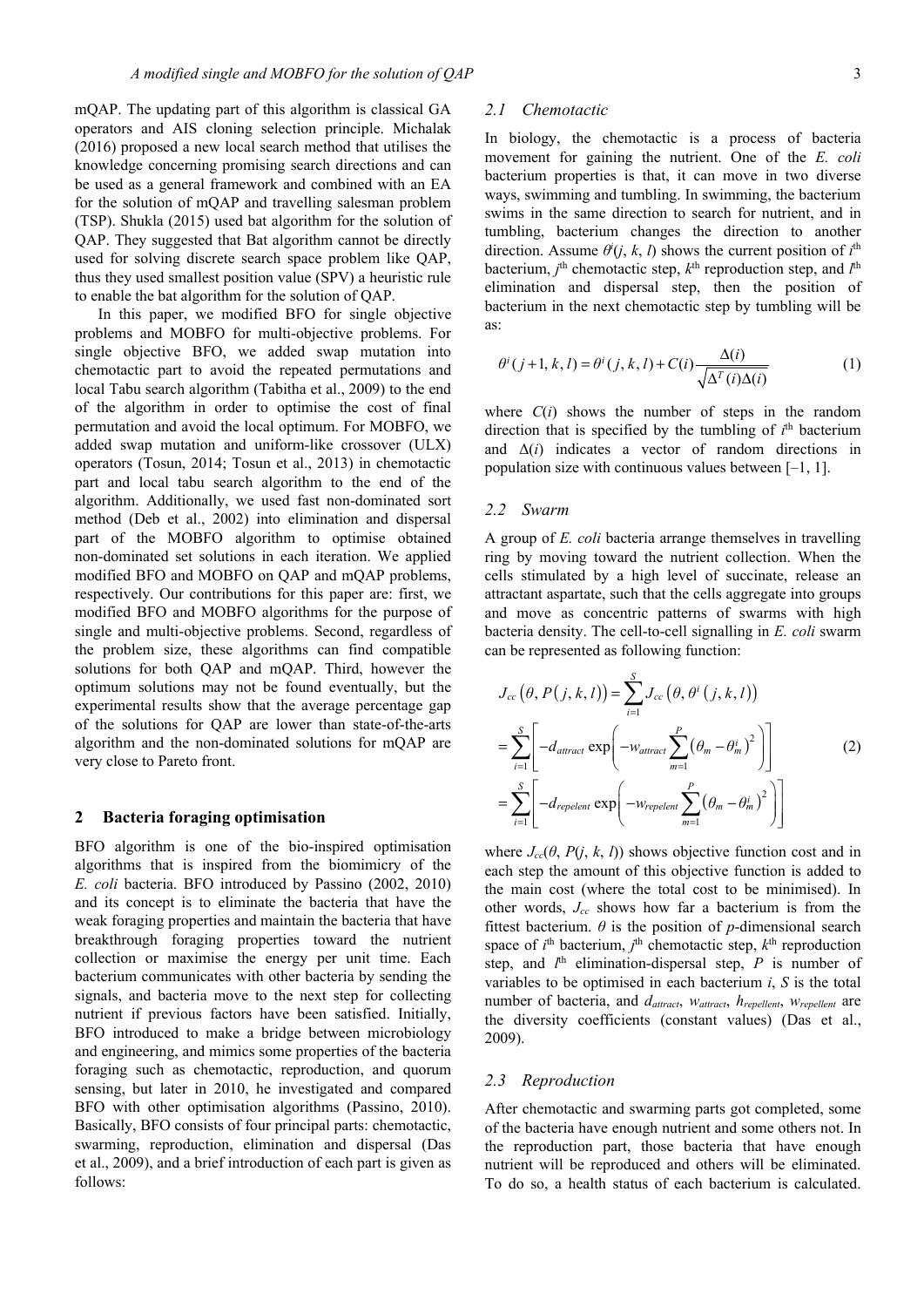The health status is the sum of step fitness during its life and can be defined as:

$$
J_{\text{health}}^i = \sum_{j=1}^{N_c} J(i, j, k, l)
$$
 (3)

where  $N_c$  is total number of chemotactic steps, and  $J_{\text{health}}$  is calculated for *i*<sup>th</sup> bacterium, *j*<sup>th</sup> chemotactic step, *k*<sup>th</sup> reproduction step, and l<sup>th</sup> elimination and dispersal step. Eventually, the health status of all bacteria will be sorted in ascending order and the first half of the bacteria reproduce and surrogate into second half of the bacteria based on their top health status. In other words, the smaller *Jhealth* values related to healthier bacteria. Thus, bacteria with smaller health values have more chance to survive. This process not only keeps the population constant, but also the healthier bacteria continue to next generation.

#### *2.4 Elimination and dispersal*

When the density of bacteria getting high in a small area, the temperature of this area getting high and may not be enough nutrient for all bacteria as well. Thus, in this part, the population of bacteria may randomly change their positions to avoid these flaws. Elimination and dispersal event relocates the bacteria in different environments to avoid the bacteria death and local optimum solution(s).

In single objective BFO, the aim is to find one single solution, whereas the aim of the MOBFO is to obtain a set of non-dominated solutions to be closed to optimum Pareto front. Thus, Niu et al. (2013) described MOBFO approach to solve multi-objective optimisation problems. The idea of integration between bacteria health sorting and Pareto front mechanism are developed to search for non-dominated set solutions of multi-objective problems. Consequently, BFO algorithm can be used for single objective problems and multi-objective problems.

## **3 Proposed method**

QAP is one of discrete optimisation problems that can be introduced in two different ways: single objective QAP and mQAP. First, we describe the proposed single objective BFO algorithm for the solution of single objective QAP, and we continue with the proposed MOBFO for the solution of mQAP in the next section.

### *3.1 Single objective BFO*

We proposed a new BFO algorithm by adding swap mutation operator into the chemotactic part and local search algorithm at the end of algorithm to be applied to final solution. Swap mutation (Soni and Kumar, 2014) operator is one of the genetic operators that are used to update the solutions in a population. Given a permutation of a QAP solution, swap mutation selects two locations of the solution space and exchanges them, this happens only one time for each solution in the population and the population gets

updated for next run. In modified BFO, we generated a random number between [0, 1] for each permutation and if the random number is greater than 0.5, we swapped the entities of two random locations, otherwise we divided the permutation into three blocks and applied the swap mutations in each block. Tabu search algorithm (Tabitha et al., 2009) is one of the well-known local search algorithms that searches through solution space locally and periodically to improve the solution *x* to *x*′ around *x*. Basically, Tabu search is mostly used for NP-hard problems and it varies from other local search algorithms based on the Tabu list. Tabu list is a typical short-term memory that includes previously visited solutions and stores some of the attributes of the solutions. Thus, it does not allow to revisit the solutions so that the algorithm examines those movements that are not in the Tabu list. Consequently, the Tabu search algorithm is applied on final solution, and the new solution will be replaced with old solution if it produces a better result. The aim in the proposed single objective BFO is to find a single permutation solution with minimum cost in QAP and it is designed in three parts:

- 1 chemotactic
- 2 reproduction

Ĭ.

3 elimination and dispersal.

**Table 1** Initial settings for algorithm parameters and coefficients

| <i>Variables</i>                                 | Setting |  |
|--------------------------------------------------|---------|--|
| Dimension of search space $(p)$                  | 50      |  |
| Number of bacteria per generation $(S)$          | 100     |  |
| Chemotactic steps $(N_c)$                        | 100     |  |
| Reproduction steps $(N_{re})$                    | 4       |  |
| Elimination-dispersal steps $(N_{ed})$           | 5       |  |
| Probability for elimination-dispersal $(P_{ed})$ | 0.25    |  |

The proposed single objective BFO is given in Algorithm 1 and consists of ten steps. In step 1, all the variables are initialised with preconceived constant numbers (Table 1). In step 2, a set of permutations with *p* size are randomly generated and QAP fitness function (Koopmans and Beckmann, 1957) is computed for each permutation.

| Algorithm 1 |                           |                                                                                                                               |  |  |  |  |  |
|-------------|---------------------------|-------------------------------------------------------------------------------------------------------------------------------|--|--|--|--|--|
| 1           | Parameter initialisation: |                                                                                                                               |  |  |  |  |  |
|             |                           | $p, S, N_c, N_s, N_{re}, N_{ed}, S_r, P_{ed}$                                                                                 |  |  |  |  |  |
|             | p                         | dimension of search space                                                                                                     |  |  |  |  |  |
|             | S                         | population of bacteria                                                                                                        |  |  |  |  |  |
|             | $N_c$                     | chemotactic parts for each bacterium                                                                                          |  |  |  |  |  |
|             | $N_{re}$                  | reproduction part                                                                                                             |  |  |  |  |  |
|             | $N_{ed}$                  | elimination dispersal part                                                                                                    |  |  |  |  |  |
|             |                           | $S_r = S/2$ bacteria split                                                                                                    |  |  |  |  |  |
|             | $P_{ed}$                  | probability of elimination-dispersal.                                                                                         |  |  |  |  |  |
| 2           |                           | Generate random permutation for each bacterium $i = 1, 2,$<br>, S, and compute the cost using fitness function $J(i, j, k)$ . |  |  |  |  |  |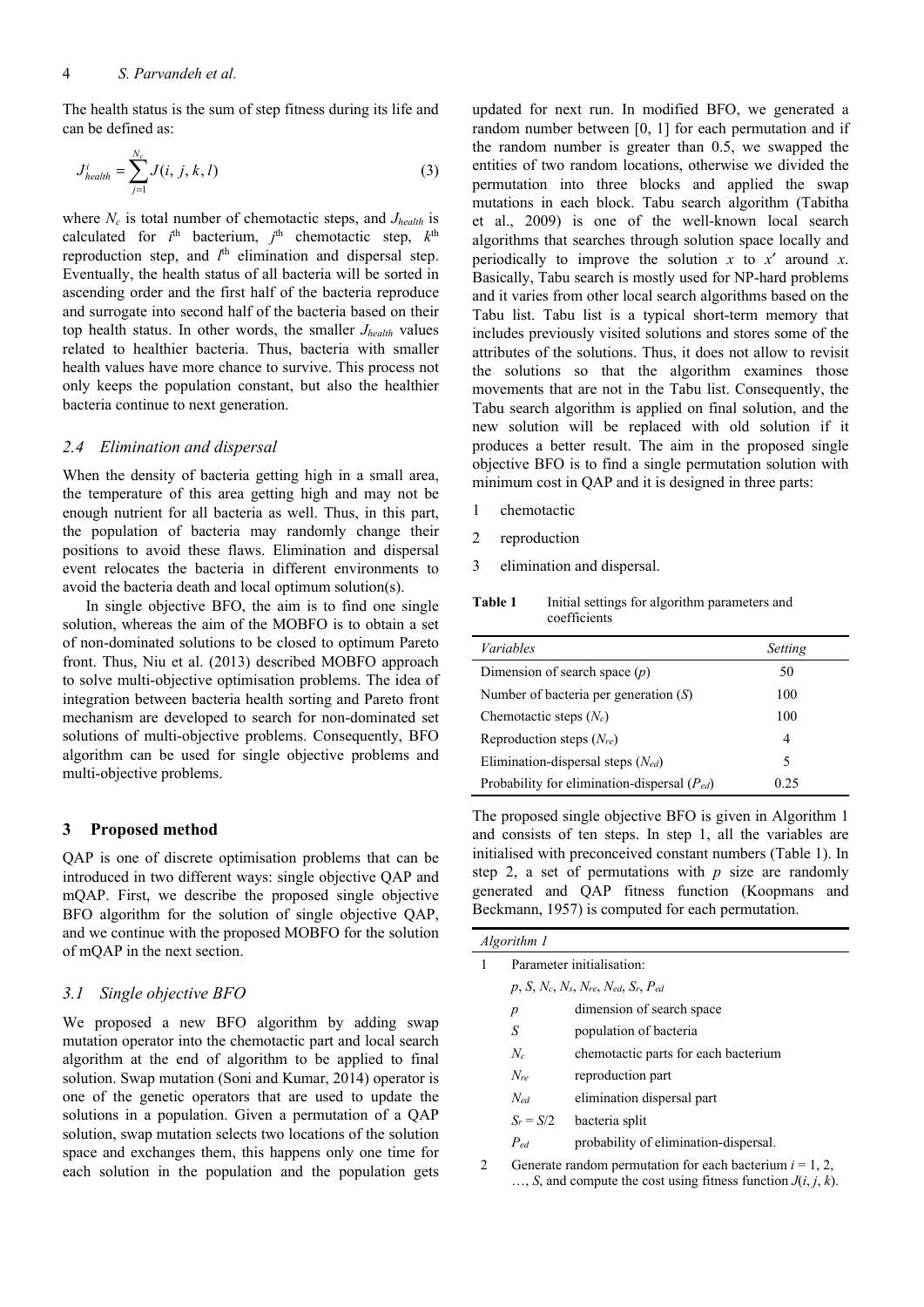- 3 Sort the costs in ascending order and select the minimum one as best so far.
- 4 Elimination-dispersal counter:  $ell = ell + 1$ .
- 5 Reproduction counter:  $k = k + 1$ .
- 6 Chemotactic counter:  $j = j + 1$ .
- a Take the chemotactic part for  $i<sup>th</sup>$  bacterium,  $i = 1, 2,$ …, *S* as follows.
- b Apply mutation on each bacterium *i*<sup>th</sup>.
	- c Compute the objective function  $J(i, j, k)$ .
	- d Sort the costs in ascending order and replace the minimum cost with the best so far if that is smaller.
	- e Go to b if  $(i + 1) \neq S$ .
	- f Get the minimum cost so far.
	- g Go to step 6 if  $j + 1 \le N_c$ .
- 7 Sort bacteria cost in descending order and remove the second half of the population and duplicate the first half in order to keep the population constant. Go to step 5 if  $k + 1 \le N_{re}$
- 8 Regenerate random permutation for all bacteria based on a random probability value *Ped*.
- 9 Get minimum cost and replace with the best so far if that is smaller.
- 10 Apply Tabu search algorithm on the permutation related to best so far cost. Compute the cost of new permutation and replace with best so far, if that is smaller. Go to step 4 if *ell* + 1 < *Ned*.

In step 3, the minimum cost through all solutions is set as best so far. In steps 4, 5, and 6 the chemotactic, reproduction, and elimination and dispersal parts are started, respectively. In step 6, the chemotactic part takes place, where we added swap mutation to update the permutations. We compute the cost using QAP fitness function (Koopmans and Beckmann, 1957) again for all updated permutations, and we substitute the minimum cost if that is less than best so far. In step 7, all permutations are sorted in ascending order based on their cost and the first half of the solutions are substituted into second half. We always use an even number of bacteria (Table 1) to keep the population constant. In step 8, we generate a random number between 0 and 1, and if the generated random number is bigger than *Ped* (0.25), step 2 will be repeated here, otherwise the algorithm continues to step 9 with previous solutions. In step 9 we find the minimum cost among the permutation costs and if it is smaller than best so far then it will be replaced. In step 10, where we applied Tabu search algorithm, the best so far solution gets optimised with Tabu search algorithm and substitutes with the old solution if that is better, and it goes to step 4.

#### *3.2 Multi-objective BFO*

Unlike single objective BFO that is designed for single objective optimisation problems, MOBFO is designed for multi-objective optimisation problems. The proposed single objective BFO described in previous section and finds a single optimum solution in QAP, whereas the proposed MOBFO finds a non-dominated set solutions. In multi-objective optimisation problems, solution *a* is better than solution *b* if and only if solution a dominates solution *b*. Deb et al. (2002) introduced fast non-dominated sort method to compare different solutions in the multi-objective optimisation problems and find the best non-dominated set solutions. Briefly, a fast non-dominated sort method goes through each solution  $i<sup>th</sup>$  and computes the number of solutions that dominate  $i<sup>th</sup>$  solution and save them in a list. The final list is number of dominated solutions per each solution  $i<sup>th</sup>$ . Eventually, the algorithm sorts the list in ascending order and selects those solutions that have zero rank and print them as a non-dominated set solutions or Pareto front solutions. We use fast non-dominated sort method for the solution of mQAP that is a minimisation problem, although there are other non-dominated sort algorithms that are used to find the maximised solutions set (Srinivas and Deb, 1994; Ghosh and Das, 2008; Yazdi et al., 2017).

Like proposed single objective BFO, we added a swap mutation operator into chemotactic part and improved the final solution using local Tabu search algorithm. Additionally, we added one crossover operator into chemotactic part in order to update the non-dominated set solutions. Crossover is one of the main operators in GA that randomly exchanges some elements in the parent chromosomes and generates the new offspring in the next generation. There are many kinds of crossover methods that can be used to update the population, but a few of them can be used for permutation style population (Misevicius and Kilda, 2005).

Thus, we investigated these kinds of crossover by evaluating the results of each and turns out that ULX (Tate and Smith, 1995; Misevicius and Kilda, 2005) can be the best one among them.

|   | Algorithm 2                                                                                                                                                                                         |                                                          |  |  |  |  |  |
|---|-----------------------------------------------------------------------------------------------------------------------------------------------------------------------------------------------------|----------------------------------------------------------|--|--|--|--|--|
| 1 | Parameter initialisation:                                                                                                                                                                           |                                                          |  |  |  |  |  |
|   |                                                                                                                                                                                                     | $p, S, N_c, N_s, N_{re}, N_{ed}, S_r, P_{ed}$            |  |  |  |  |  |
|   | $\boldsymbol{p}$                                                                                                                                                                                    | dimension of search space                                |  |  |  |  |  |
|   | S                                                                                                                                                                                                   | population of bacteria                                   |  |  |  |  |  |
|   | $N_c$                                                                                                                                                                                               | chemotactic parts for each bacterium                     |  |  |  |  |  |
|   | reproduction part<br>Nre                                                                                                                                                                            |                                                          |  |  |  |  |  |
|   | $N_{ed}$<br>elimination dispersal part                                                                                                                                                              |                                                          |  |  |  |  |  |
|   | $S_r = S/2$                                                                                                                                                                                         | bacteria split                                           |  |  |  |  |  |
|   | $P_{ed}$                                                                                                                                                                                            | probability of elimination-dispersal                     |  |  |  |  |  |
|   | M                                                                                                                                                                                                   | number of fitness functions.                             |  |  |  |  |  |
| 2 | Generate random permutation for each bacterium $i = 1, 2,$<br>, S, and compute the cost using fitness function $J_b(i, j, k)$ ,<br>where <i>b</i> is number of fitness functions, $b = 1, 2, , M$ . |                                                          |  |  |  |  |  |
| 3 | sort algorithm.                                                                                                                                                                                     | Get non-dominated set solutions using fast non-dominated |  |  |  |  |  |
|   |                                                                                                                                                                                                     |                                                          |  |  |  |  |  |

- 4 Elimination-dispersal counter:  $ell = ell + 1$ .
- 5 Reproduction counter:  $k = k + 1$ .
- 6 Chemotactic counter:  $j = j + 1$ .
- a Take the chemotactic part for  $i^{\text{th}}$  bacterium,  $i = 1, 2, ...,$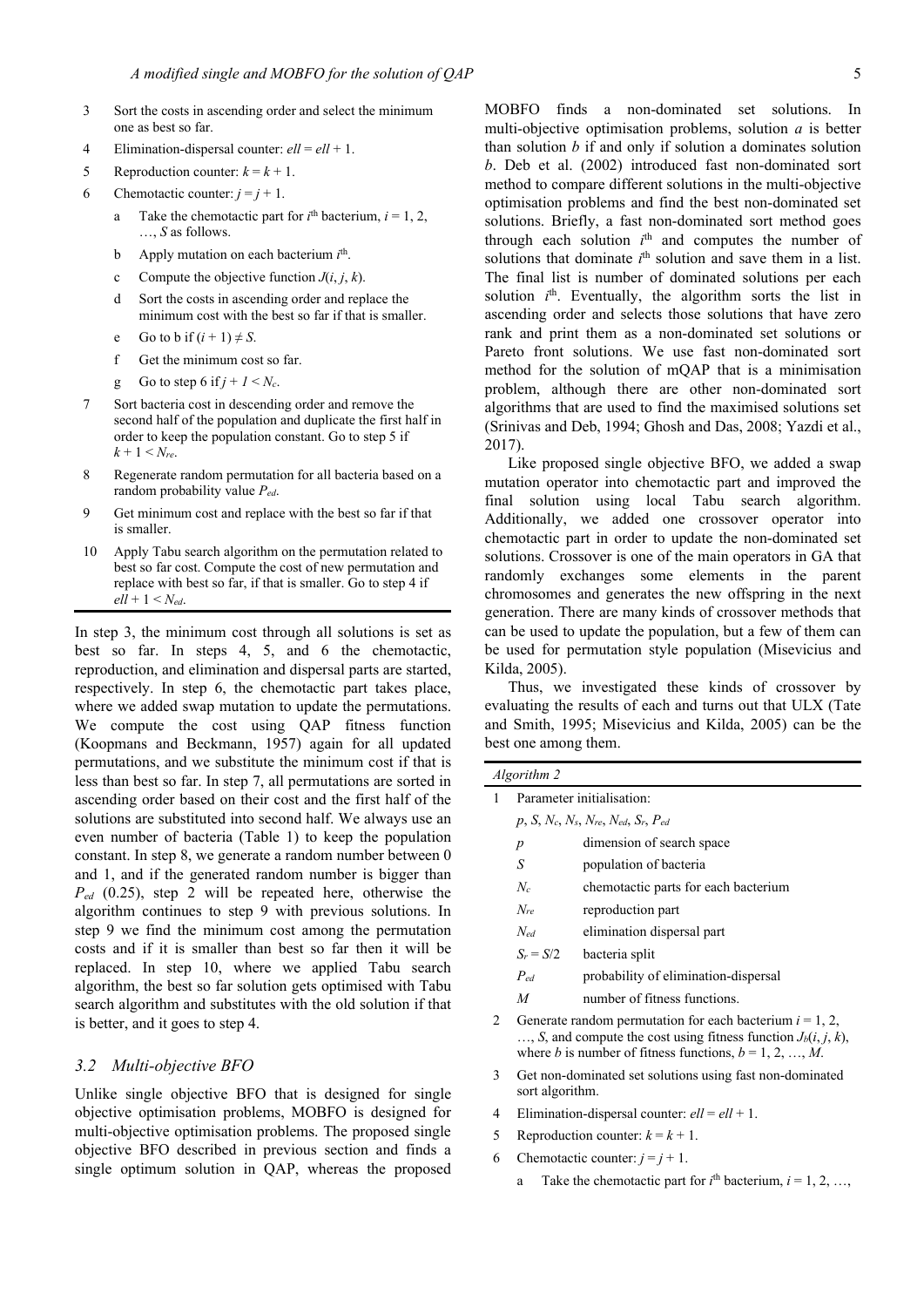#### 6 *S. Parvandeh et al.*

*S* as follows:

- b Apply crossover and mutation on each bacterium *i*<sup>th</sup>.
	- c Compute the fitness function  $J_b(i, j, k)$ .
	- d Get the non-dominated set solutions again.
	- e Go to *b* if  $(i + 1) \neq S$ .
	- f Store all non-dominated solutions in each iteration here these are basis for non-dominated set solutions.
	- g Let bacteria with better rank continue for next iteration. Go to step 6 if  $j + 1 \leq N_c$ .
- 7 Sort the solutions in descending order using fast non-dominated sort algorithm and remove the second half of the population and duplicate the first half in order to keep the population constant. Go to step 5 if  $k + 1 \le N_{re}$ .
- 8 Regenerate random permutation for all bacteria based on a random probability value *Ped*.
- 9 Get non-dominated set solutions. Apply multi-objective Tabu search algorithm on final non-dominated set solutions. Compute the fitness functions of new solutions and replace with old non-dominated set solutions, if new ones are better. Go to step  $4$  if  $ell + 1 \leq N_{ed}$ .

Briefly, the ULX compares two permutations *A* and *B* and copies the common elements into a new solution (permutation). For the rest of the uncommon elements, it starts with first element of permutation *A* and copies into new permutation, then switch on the permutation *B* and copies the first uncommon element to the next empty location in the new permutation if there is no repeated element in the new permutation, otherwise switches to other uncommon element in another permutation. This process continues for all uncommon elements in the permutations *A* and *B* to fill out the new permutation empty locations. Note, if all of the uncommon elements of both permutations have been visited and still some of the locations remains empty in

the new permutation, then a random unduplicated number will be generated to fill out any empty location. In modified MOBFO, after inserting common element of permutation *A* and *B* into a new permutation list, we generated a random number between [0, 1], and if the random number is greater than 0.5, we begin copying of elements from permutation *A*, otherwise we begin with permutation *B*.

The proposed MOBFO is given in Algorithm 2 and consists of ten steps. The steps of the algorithm are similar to the proposed single objective BFO (Algorithm 1), though at some points it is designed for multi-objective optimisation and we describe them here. In step 1, there is an additional variable *M*, that shows the number of objective functions under study. In step 2, a random permutation is created for each bacterium and MOBFO computes *M* objective functions for each bacterium. In step 3, a non-dominated set solutions are computed using fast non-dominated sort algorithm. In step 6, in addition to swap mutation, ULX is applied to update the solutions and step 3 is repeated. In step 9, step 3 is repeated again to update non-dominated set, and Tabu search algorithm is applied on the final non-dominated set to optimise the solutions locally, and it goes to step 4.

### **4 Experimental results**

We were assessed the performance of the proposed single objective BFO algorithm using the instances from the well-known QAPLIB website (Burkard et al., 1997). We ran experimental analyses on a P4 Laptop with 1.0 GB RAM and 2.7 GHz Intel CPU. The operating system was Windows 7 and the developing software was MATLAB 2013a.

**Table 2** List of the name, size, and cost of instances obtained from QAPLIB

| Name   | Size | Cost           | Prop. BFO | Orig. BFO | ${\it GA}$ |
|--------|------|----------------|-----------|-----------|------------|
| chr12a | 12   | 9,552          | 0.10      | 0.64      | NA         |
| chr15a | 15   | 9,896          | 0.12      | 0.86      | NA         |
| chr18a | 18   | 11,098         | 0.30      | 1.01      | NA         |
| chr20a | 20   | 2,192          | 0.18      | 1.04      | <b>NA</b>  |
| chr22a | 22   | 6,156          | 0.07      | 0.51      | <b>NA</b>  |
| chr25a | 25   | 3,796          | 0.40      | 1.17      | NA         |
| esc16a | 16   | 68             | $0.00\,$  | 0.32      | 2.94       |
| esc16h | 16   | 996            | $0.00\,$  | 0.10      | 0.00       |
| esc32a | 32   | 130            | 0.20      | 0.89      | NA         |
| esc32e | 32   | $\mathbf{2}$   | $0.00\,$  | 4.00      | 0.00       |
| esc32f | 32   | $\mathfrak{2}$ | 0.00      | 6.00      | 0.00       |
| esc64a | 64   | 116            | 0.00      | 0.55      | NA         |
| esc128 | 128  | 64             | 0.00      | 2.94      | NA         |
| had12  | 12   | 1,652          | $0.00\,$  | 0.08      | 0.00       |
| had14  | 14   | 2,724          | 0.00      | 0.09      | 0.07       |

Notes: Last three columns indicate the comparison of percentage gap between the proposed BFO (prop. BFO), original BFO (orig. BFO), and GA algorithms. NA indicates not available.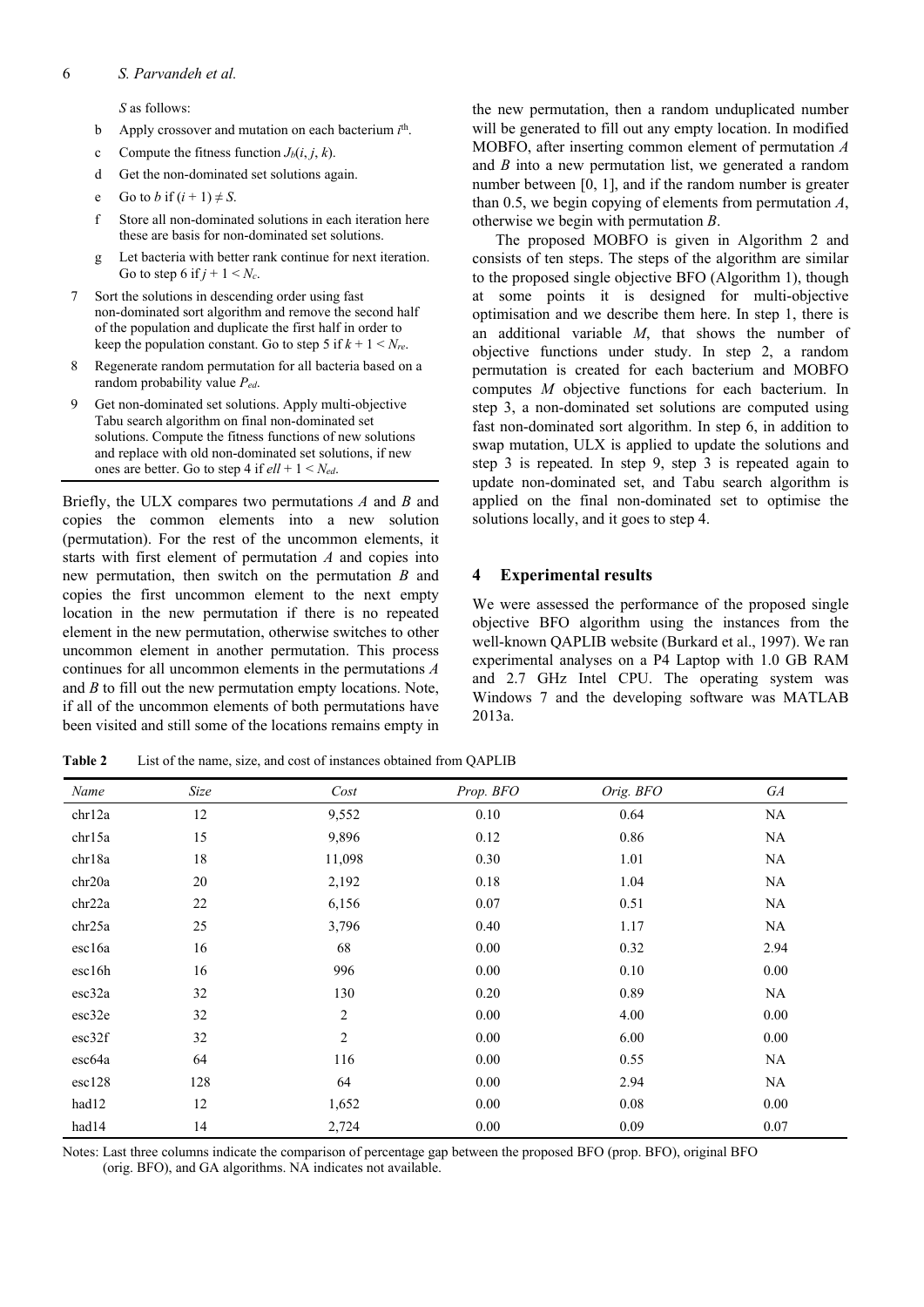**Table 2** List of the name, size, and cost of instances obtained from QAPLIB (continued)

| Name    | $\it Size$  | Cost      | Prop. BFO | Orig. BFO | ${\cal G} A$ |
|---------|-------------|-----------|-----------|-----------|--------------|
| had16   | 16          | 3,720     | $0.00\,$  | $0.07\,$  | 0.91         |
| had18   | $18\,$      | 5,358     | $0.00\,$  | $0.06\,$  | 1.12         |
| had20   | $20\,$      | 6,922     | $0.00\,$  | $0.06\,$  | 1.61         |
| kra30a  | 30          | 88,900    | $0.05\,$  | $0.30\,$  | $\rm NA$     |
| lipa20a | $20\,$      | 3,683     | $0.00\,$  | $0.05\,$  | $\rm NA$     |
| lipa20b | $20\,$      | 27,076    | $0.00\,$  | $0.26\,$  | $\rm NA$     |
| lipa30a | 30          | 13,178    | $0.01\,$  | $0.04\,$  | 3.19         |
| lipa40a | $40\,$      | 31,538    | $0.01\,$  | 0.03      | $\rm NA$     |
| lipa50a | 50          | 1,210,244 | $0.00\,$  | $0.26\,$  | 2.27         |
| lipa60a | 60          | 107,218   | $0.00\,$  | $0.02\,$  | 2.09         |
| lipa70a | $70\,$      | 169,755   | $0.00\,$  | $0.02\,$  | 1.81         |
| lipa80a | $80\,$      | 253,195   | $0.00\,$  | $0.02\,$  | 1.65         |
| lipa90a | 90          | 360,630   | $0.00\,$  | $0.02\,$  | 1.53         |
| nug12   | 12          | 578       | $0.01\,$  | $0.17\,$  | $\rm NA$     |
| nug14   | 14          | 1,014     | $0.10\,$  | 0.14      | $\rm NA$     |
| nug15   | 15          | 1,150     | $0.00\,$  | $0.17\,$  | $\rm NA$     |
| nug16a  | 16          | 1,610     | $0.01\,$  | $0.17\,$  | $\rm NA$     |
| nug17   | $17\,$      | 1,732     | $0.01\,$  | $0.17\,$  | $\rm NA$     |
| nug18   | $18\,$      | 1,930     | $0.00\,$  | 0.17      | 7.56         |
| nug20   | $20\,$      | 2,570     | $0.00\,$  | $0.20\,$  | $\rm NA$     |
| nug21   | 21          | 2,438     | $0.00\,$  | 0.24      | $\rm NA$     |
| nug22   | $22\,$      | 3,596     | $0.01\,$  | $0.18\,$  | $\rm NA$     |
| nug24   | 24          | 3,488     | $0.00\,$  | $0.20\,$  | $\rm NA$     |
| nug25   | 25          | 3,744     | $0.00\,$  | $0.20\,$  | $\rm NA$     |
| nug27   | $27\,$      | 5,234     | $0.01\,$  | 0.23      | $\rm NA$     |
| nug28   | $28\,$      | 5,166     | $0.01\,$  | 0.23      | $\rm NA$     |
| nug30   | $30\,$      | 6,124     | $0.00\,$  | $0.20\,$  | $\rm NA$     |
| rou12   | 12          | 235,528   | $0.02\,$  | $0.12\,$  | $\rm NA$     |
| rou15   | 15          | 354,210   | 0.03      | $0.17\,$  | $\rm NA$     |
| rou20   | $20\,$      | 725,522   | $0.00\,$  | $0.15\,$  | $\rm NA$     |
| scr12   | 12          | 31,410    | $0.00\,$  | 0.28      | $\rm NA$     |
| scr15   | 15          | 51,140    | $0.04\,$  | 0.34      | $\rm NA$     |
| scr20   | $20\,$      | 110,030   | $0.00\,$  | 0.75      | $\rm NA$     |
| sko42   | 42          | 15,812    | $0.00\,$  | $0.18\,$  | $\rm NA$     |
| sko49   | 49          | 23,386    | $0.01\,$  | $0.17\,$  | $\rm NA$     |
| sko56   | 56          | 34,458    | $0.01\,$  | $0.18\,$  | $\rm NA$     |
| sko64   | 64          | 48,498    | $0.01\,$  | $0.16\,$  | $\rm NA$     |
| sko72   | $72\,$      | 66,256    | 0.02      | $0.16\,$  | $\rm NA$     |
| sko81   | $8\sqrt{1}$ | 90,998    | $0.01\,$  | 0.14      | $\rm NA$     |
| sko90   | $90\,$      | 115,534   | $0.00\,$  | $0.15\,$  | $\rm NA$     |
| sko100a | 100         | 152,002   | $0.01\,$  | 0.14      | $\rm NA$     |
| ste36a  | 36          | 9,526     | $0.08\,$  | 0.61      | $\rm NA$     |
| tai12a  | 12          | 224,416   | $0.01\,$  | $0.18\,$  | $\rm NA$     |
| tai15a  | 15          | 388,214   | $0.02\,$  | 0.14      | $\rm NA$     |
| tai17a  | 17          | 491,812   | $0.02\,$  | $0.15\,$  | $\rm NA$     |

Notes: Last three columns indicate the comparison of percentage gap between the proposed BFO (prop. BFO), original BFO (orig. BFO), and GA algorithms. NA indicates not available.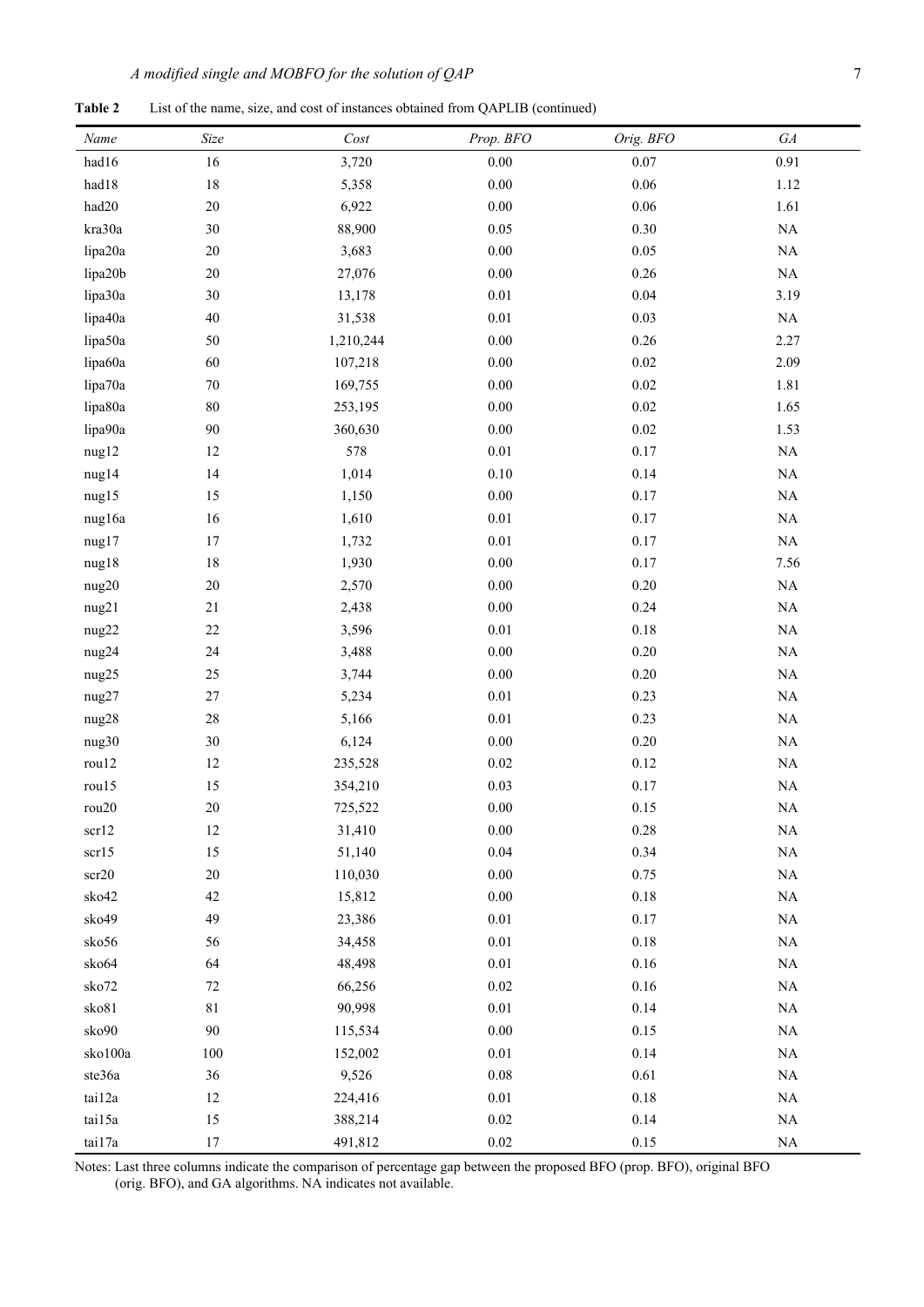| <b>Table 2</b> | List of the name, size, and cost of instances obtained from QAPLIB (continued) |  |  |  |  |  |
|----------------|--------------------------------------------------------------------------------|--|--|--|--|--|
|----------------|--------------------------------------------------------------------------------|--|--|--|--|--|

| Name    | Size | Cost        | Prop. BFO | Orig. BFO | GA        |
|---------|------|-------------|-----------|-----------|-----------|
| tai20a  | 20   | 703,482     | $0.01\,$  | 0.14      | $\rm NA$  |
| tai25a  | 25   | 1,167,256   | 0.02      | 0.14      | 9.84      |
| tai30a  | 30   | 1,818,146   | 0.03      | $0.16\,$  | <b>NA</b> |
| tai35a  | 35   | 2,422,002   | 0.03      | 0.15      | NA        |
| tai40a  | 40   | 3,139,370   | 0.02      | 0.14      | $\rm NA$  |
| tai50a  | 50   | 4,938,796   | 0.03      | 0.14      | NA        |
| tai60a  | 60   | 7,205,962   | 0.02      | 0.14      | <b>NA</b> |
| tai64c  | 64   | 1,855,928   | 0.00      | 0.17      | 5.31      |
| tai80a  | 80   | 13,499,184  | 0.03      | 0.13      | 11.44     |
| tai100a | 100  | 21,052,466  | 0.02      | 0.12      | 11.02     |
| tai150b | 150  | 498,896,643 | 0.03      | 0.23      | <b>NA</b> |
| tai256c | 256  | 44,759,294  | 0.00      | 0.12      | NA        |
| tho30   | 30   | 149,936     | 0.04      | 0.21      | <b>NA</b> |
| tho40   | 40   | 240,516     | 0.02      | 0.28      | NA        |
| tho150  | 150  | 8,133,398   | 0.02      | $0.16\,$  | $\rm NA$  |
| wil50   | 50   | 48,816      | 0.00      | $0.10\,$  | 7.65      |
| wil100  | 100  | 273,038     | 0.00      | $0.08\,$  | $\rm NA$  |

Notes: Last three columns indicate the comparison of percentage gap between the proposed BFO (prop. BFO), original BFO (orig. BFO), and GA algorithms. NA indicates not available.

Table 2 shows the comparison of the proposed BFO, original BFO, and GA (Tosun, 2014) on QAPLIB instances. The comparison is based on the percentage gap between the solution found and optimum solution reported in QAPLIB. In this table, the first column is the name of instances, the second column is the size of instances, third column is the best solution found using the proposed BFO algorithm, and last three columns are the percentage gap of the proposed BFO, original BFO, and GA, respectively. The comparison of the results indicates that the proposed BFO found the optimum solution in most of the instances and outperforms the results of original BFO and GA. These instances selected among more than 100 instances in QAPLIB to test the performance of the proposed algorithm with different problem size (12–256).

Indeed, we have not compared the time-consumption between different approaches because of the fact that GA approach ran on different platforms. Instead we compare the ultimate results to prove that the proposed method can found good solution regardless of size and time. There are many other studies that have been shown the time-consumption, but in order to compare the time we had to implement the different approaches and ran on the same machine. This might be one of the pitfalls of this paper and we leave this for future research.

We were assessed the performance of the proposed MOBFO using 22 mQAP instances (Knowles and Corne, 2003). The experimental analyses environment as well as parameters initialisation were the same as the proposed BFO algorithm according to Table 1.

Table 3 shows the list of 22 mQAP instances with their size and number of objectives. All of the instances are based on two objectives with different sizes (10–50) and categories (read-like and uniform). We have not assessed the proposed MOBFO on three dimensional problems and leave this part for future research.

**Table 3** List of mQAP instances

| Instance name   | Category  | Size | <i>Objective</i> |
|-----------------|-----------|------|------------------|
| $KCl$ 0-2fl-1rl | Real-like | 10   | 2                |
| $KCl$ 0-2fl-2rl | Real-like | 10   | $\overline{2}$   |
| $KCl$ 0-2fl-3rl | Real-like | 10   | $\overline{2}$   |
| $KCl$ 0-2fl-4rl | Real-like | 10   | $\overline{2}$   |
| $KCl0-2fl-5rl$  | Real-like | 10   | $\overline{2}$   |
| $KC20-2fl-1rl$  | Real-like | 20   | $\overline{2}$   |
| $KC20-2fl-2rl$  | Real-like | 20   | $\overline{2}$   |
| $KC20-2f1-3r1$  | Real-like | 20   | $\overline{c}$   |
| $KC20-2fl-4rl$  | Real-like | 20   | $\overline{2}$   |
| $KC20-2fl-5rl$  | Real-like | 20   | $\overline{2}$   |
| $KC50-2f1-1r1$  | Real-like | 50   | $\overline{2}$   |
| $KC50-2fl-2rl$  | Real-like | 50   | $\overline{2}$   |
| KC50-2fl-3rl    | Real-like | 50   | $\overline{2}$   |
| $KC10-2fl-luni$ | Uniform   | 10   | $\overline{2}$   |
| $KC10-2fl-2uni$ | Uniform   | 10   | $\mathfrak{D}$   |
| KC10-2fl-3uni   | Uniform   | 10   | $\overline{2}$   |
| KC20-2fl-1uni   | Uniform   | 20   | $\overline{2}$   |
| KC20-2fl-2uni   | Uniform   | 20   | $\overline{2}$   |
| KC20-2fl-3uni   | Uniform   | 20   | $\overline{2}$   |
| KC50-2fl-1uni   | Uniform   | 50   | $\overline{2}$   |
| KC50-2fl-2uni   | Uniform   | 50   |                  |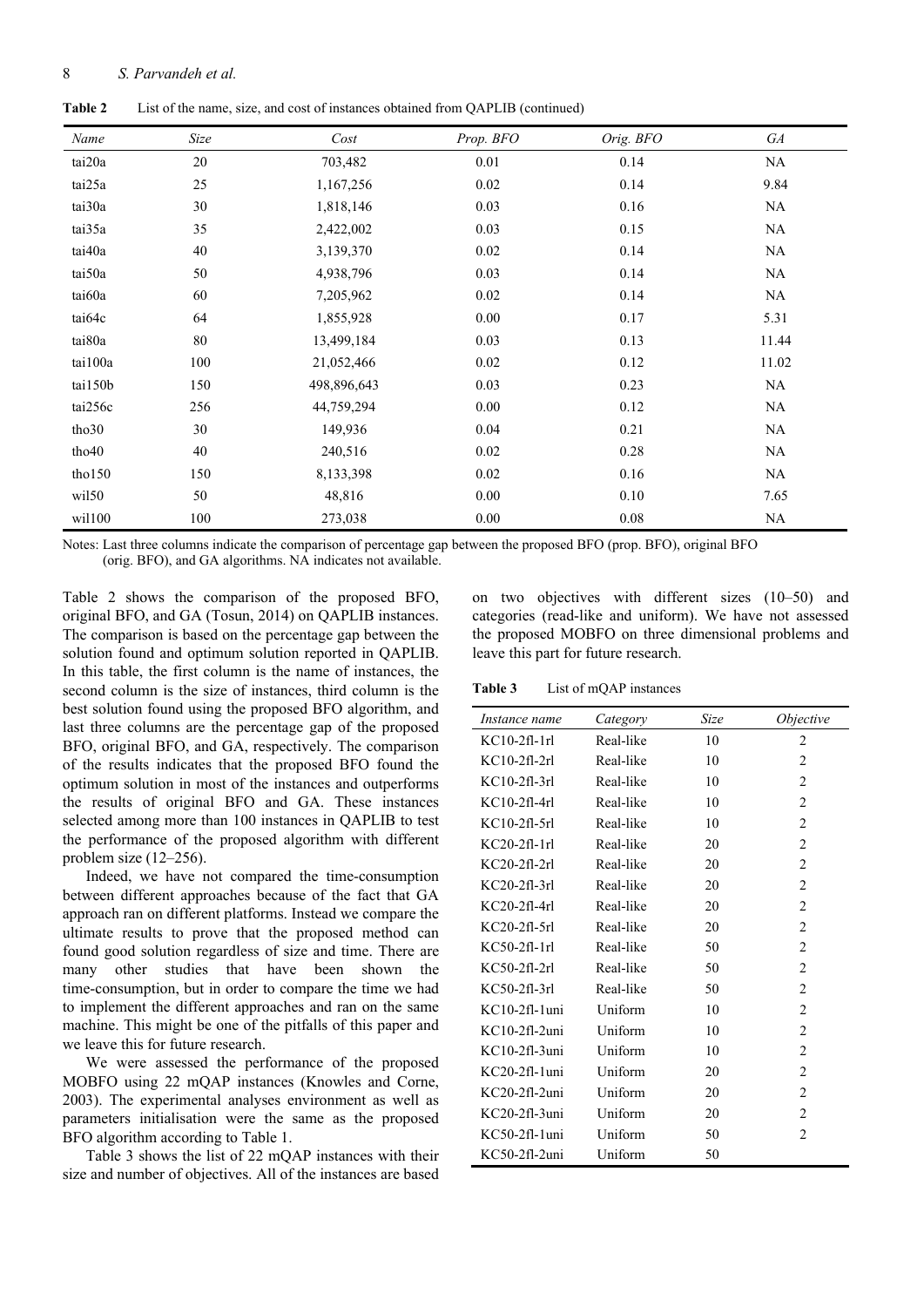We also evaluated the performance of the proposed MOBFO using three assessment metrics, average generational distance (GD), convergence measure (CM), and divergence measure (DM) (Mostaghim and Teich, 2004; Okabe et al., 2003). GD reports how far, in average, known Pareto front is from true Pareto front. In other words, GD metric evaluates the average distance between the non-dominated set solutions (*E*) and optimum Pareto front (*P*\* ). GD can be defined as:

$$
GD(E, P^*) = \frac{1}{|E|} \sum_{u \in E} \min \left\{ dist(u, v) \middle| v \in P^* \right\} \tag{4}
$$

where  $dist(u, v)$  is the Euclidean distance in objective space between the solution  $u \in E$  and the nearest member in the optimum Pareto front ( $v \in P^*$ ). Indeed, this metric measures how far the approximation front is from the optimum Pareto front. Note, the smaller value of GD represents a better performance.

CM evaluates average similarity of non-dominated solutions and Pareto front solutions. CM can be defined as:

$$
CM = \frac{1}{1 + \left| \sum_{j=1}^{m} \sum_{k=1}^{n} p f(n) - n d s(m, n) \right|} \tag{5}
$$

where *pf* is Pareto optimum vector, *nds* is non-dominated set solutions, *m* is size of non-dominated set vector, and *n* is number of objectives. Note, the bigger the CM, the better the result.

DM evaluates the spread distribution of vectors throughout the non-dominated set solutions and can be defined as:

$$
DM = d_{pf} + d_{nds} + \sqrt{\frac{1}{|nds| - 1} \sum_{i=1}^{|nds| - 1} (d_i - \overline{d})^2}
$$
 (6)

where  $d_i$  is the Euclidean distance between non-dominated set solutions, *i* is the number of non-dominated set solutions, *dpf* and *dnds* are the Pareto optimum vector and non-dominated set solutions. DM is expected to be better as the search area is wider, rather than single point, so the bigger the DM value, the better the result (Lim et al., 2014).

Consequently, we compared the results of these metrics (GD, CM, and DM) between proposed MOBFO and four well-known EA approaches: mGRASP/MH (Zinflou et al., 2013), fuzzy PSO (Zhao et al., 2008), NSGAII (Deb et al., 2002), and original MOBFO (Niu et al., 2013). Table 4 shows the performance of assessment metrics obtained by each algorithm for the 22 mQAP instances.

#### **Table 4** Average GD, CM, and DM values for mGRASP/MH, fuzzy PSO, NSGAII, original MOBFO, and proposed MOBFO

| Instance name  | Metric    | mGRASP/MH    | Fuzzy PSO      | <i>NSGAII</i> | Original MOBFO | Proposed MOBFO |
|----------------|-----------|--------------|----------------|---------------|----------------|----------------|
| $KC10-2fl-1rl$ | GD        | $6.0364e+04$ | 0              | $\mathbf{0}$  | $3.6304e+04$   | $\theta$       |
|                | CM        | 0.0173       | 0.2242         |               | 0.0865         |                |
|                | <b>DM</b> | 0.2069       | 0.2241         |               | 0.3103         |                |
| KC10-2fl-2rl   | GD        | $7.7505e+04$ | $\mathbf{0}$   | $\mathbf{0}$  | $\theta$       | $\Omega$       |
|                | CM        | 0.0667       | 0.2667         |               | 0.6668         |                |
|                | DM        | 0.3333       | 0.2667         |               | 0.6667         |                |
| KC10-2fl-3rl   | GD        | $6.5790e+04$ | $\mathbf{0}$   | $\theta$      | $2.0828e+04$   | $\theta$       |
|                | CM        | 1.0486e-05   | 0.1455         |               | 0.1092         |                |
|                | DM        | 0.0909       | 0.1455         |               | 0.2545         |                |
| KC10-2fl-4rl   | GD        | $1.0145e+04$ | $\overline{0}$ | $\theta$      | $2.2742e+03$   | $\theta$       |
|                | CM        | 0.3435       | 0.2283         |               | 0.2492         |                |
|                | DM        | 0.4340       | 0.2264         |               | 0.3208         |                |
| KC10-2fl-5rl   | GD        | $3.7627e+04$ | NA             | $\theta$      | $\mathbf{0}$   | 7.8350e+04     |
|                | CM        | 0.2858       | NA             |               | 0.2042         |                |
|                | DM        | 0.4490       | NA             |               | 0.3061         |                |
| $KC20-2fl-1rl$ | GD        | $1.0004e+06$ | NA             | 8.6505e+04    | $3.3506e+05$   | $1.4131e+03$   |
|                | CM        | 1.1602e-05   | NA             | 7.8179e-05    | 4.0738e-05     | 0.9140         |
|                | DM        | 0.1290       | NA             | 0.4194        | 0.1398         | 0.9570         |
| KC20-2fl-2rl   | GD        | 5.2403e+06   | NA             | 2.5075e+06    | $4.8649e+06$   | 1.4435e+06     |
|                | CM        | 1.1227e-05   | <b>NA</b>      | 1.0746e-04    | 1.8974e-05     | 0.5366         |
|                | DM        | 0.0909       | <b>NA</b>      | 0.2455        | 0.0818         | 0.7909         |

Notes: First and second columns are the name of instances and metrics, and the rest of the columns compare the performance of algorithms. NA indicates not available.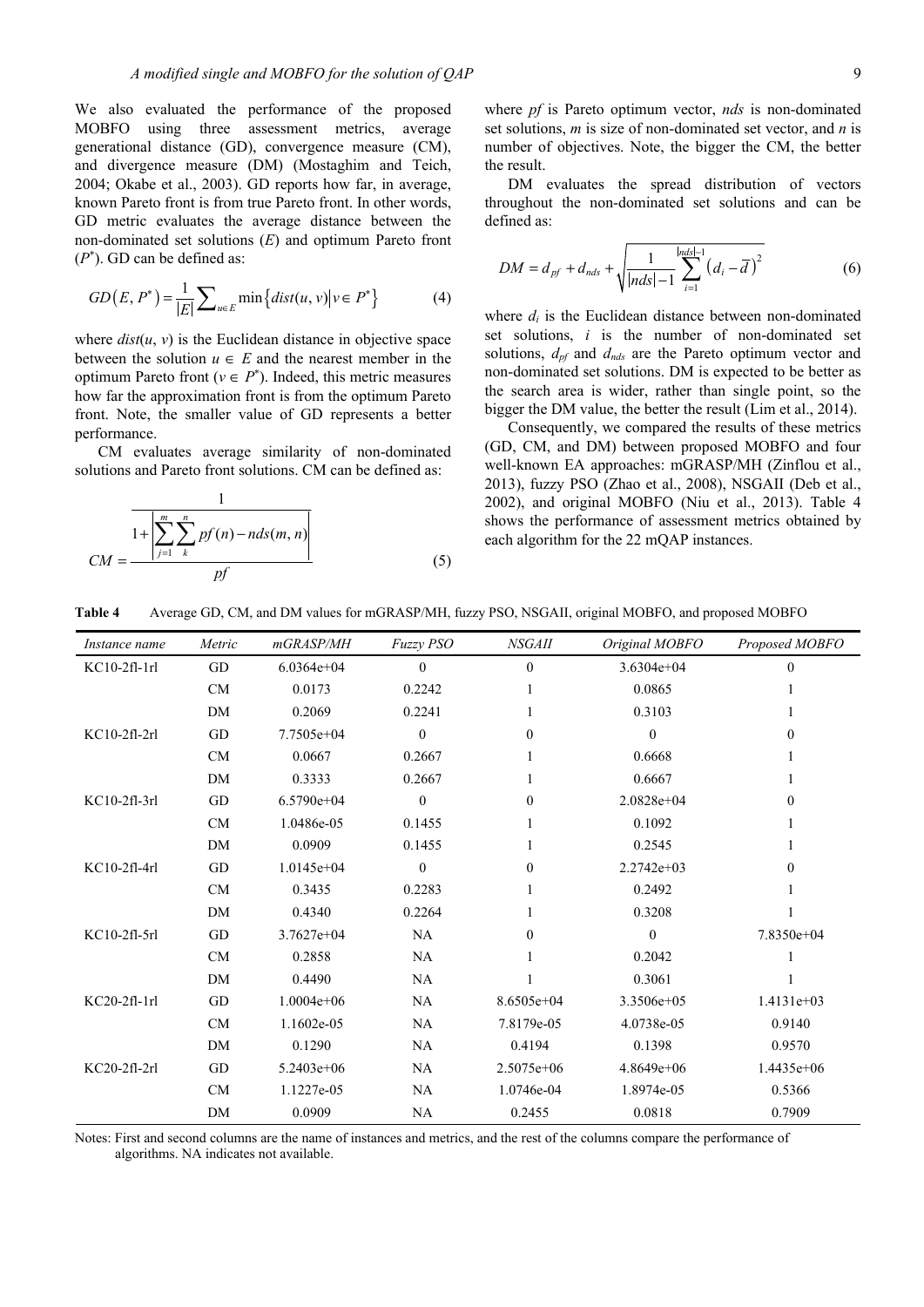## 10 *S. Parvandeh et al.*

**Table 4** Average GD, CM, and DM values for mGRASP/MH, fuzzy PSO, NSGAII, original MOBFO, and proposed MOBFO (continued)

| Instance name | Metric                     | mGRASP/MH    | Fuzzy PSO        | NSGAIL           | Original MOBFO   | Proposed MOBFO   |
|---------------|----------------------------|--------------|------------------|------------------|------------------|------------------|
| KC20-2fl-3rl  | GD                         | $1.0763e+05$ | NA               | 4.1562e+04       | $4.0651e+06$     | 7.9226e+03       |
|               | CM                         | 2.0048e-05   | NA               | 1.6249e-04       | 1.0101e-05       | 0.2711           |
|               | DM                         | 0.0714       | NA               | 0.3878           | 0.0408           | 0.5459           |
| KC20-2fl-4rl  | GD                         | 9.4466e+05   | $\rm NA$         | 3.1785e+05       | $1.4372e+06$     | 9.7568e+04       |
|               | <b>CM</b>                  | 7.8523e-06   | NA               | 0.0137           | 6.0072e-06       | 0.2467           |
|               | DM                         | 0.1644       | $\rm NA$         | 0.4658           | 0.1096           | 0.6438           |
| KC20-2fl-5rl  | $\operatorname{GD}$        | 7.8927e+05   | NA               | $2.3552e+05$     | 1.0829e+06       | 8.1897e+04       |
|               | CM                         | 4.2539e-06   | $\rm NA$         | 3.3240e-05       | 1.9945e-06       | 0.0807           |
|               | DM                         | 0.1129       | NA               | 0.3952           | 0.0645           | 0.5000           |
| KC50-2fl-1rl  | GD                         | NA           | NA               | $\rm NA$         | 1.8848e+06       | 2.4066e+04       |
|               | ${\rm CM}$                 | NA           | $\rm NA$         | $\rm NA$         | 2.7198e-07       | 2.4554e-04       |
|               | DM                         | NA           | NA               | $\rm NA$         | 0.0139           | 0.5278           |
| KC50-2fl-2rl  | GD                         | NA           | NA               | $\rm NA$         | $2.1147e+06$     | 3.5228e+04       |
|               | CM                         | NA           | NA               | $\rm NA$         | 6.3955e-08       | 1.6289e-04       |
|               | DM                         | <b>NA</b>    | NA               | $\rm NA$         | 0.0100           | 0.5116           |
| KC50-2fl-3rl  | $\operatorname{GD}$        | <b>NA</b>    | NA               | $\rm NA$         | $1.2676e+06$     | 2.7726e+04       |
|               | CM                         | NA           | $\rm NA$         | $\rm NA$         | 9.5983e-07       | 1.7589e-04       |
|               | DM                         | NA           | NA               | $\rm NA$         | 0.0156           | 0.4630           |
| KC10-2fl-1uni | $\operatorname{GD}$        | 2.3550e+03   | $\boldsymbol{0}$ | $\boldsymbol{0}$ | $6.2979e+03$     | $\boldsymbol{0}$ |
|               | CM                         | 0.1554       | $\mathbf{1}$     | $\mathbf{1}$     | 0.0015           | 1                |
|               | DM                         | 0.4615       | $\mathbf{1}$     | $\mathbf{1}$     | 0.4615           | $\mathbf{1}$     |
| KC10-2fl-2uni | GD                         | 8.5809e+03   | $\boldsymbol{0}$ | $\boldsymbol{0}$ | $\boldsymbol{0}$ | $\boldsymbol{0}$ |
|               | CM                         | 1.2117e-04   | 1                | 1                | $\mathbf{1}$     | 1                |
|               | DM                         | 1            | 1                | 1                | 1                | $\mathbf{1}$     |
| KC10-2fl-3uni | GD                         | 462.0308     | $\boldsymbol{0}$ | $\boldsymbol{0}$ | 427.8507         | $\boldsymbol{0}$ |
|               | CM                         | 0.0488       | $\mathbf{1}$     | $\mathbf{1}$     | 0.0104           | 1                |
|               | DM                         | 0.2077       | $\mathbf{1}$     | 1                | 0.1923           | $\mathbf{1}$     |
| KC20-2fl-1uni | $\operatorname{GD}$        | 1.4341e+04   | NA               | 3.0844e+03       | 1.1162e+04       | 699.2820         |
|               | CM                         | 9.6647e-04   | NA               | 0.0026           | 8.2174e-04       | 0.5472           |
|               | DM                         | 0.1818       | NA               | 0.4727           | 0.1273           | 0.7455           |
| KC20-2fl-2uni | $\operatorname{GD}$        | 5.3530e+05   | $\rm NA$         | 5.2399e+05       | 8.5236e+05       | 3.4735e+05       |
|               | CM                         | 1.6519e-04   | NA               | 7.8772e-04       | 7.4803e-06       | 0.0059           |
|               | ${\rm DM}$                 | 0.3750       | NA               | 0.5000           | 0.1250           | 0.7500           |
| KC20-2fl-3uni | $\operatorname{GD}$        | 2.1538e+03   | NA               | $1.1816e+03$     | 5.3478e+03       | 155.1058         |
|               | CM                         | 1.8263e-07   | NA               | 1.8208e-07       | 1.7929e-07       | 1.8413e-07       |
|               | DM                         | 0.0051       | NA               | 0.0051           | 0.0102           | 0.0051           |
| KC50-2fl-1uni | GD                         | NA           | NA               | NA               | 7.5229e+04       | 2.3338e+03       |
|               | CM                         | NA           | <b>NA</b>        | <b>NA</b>        | 1.0256e-05       | 7.7719e-04       |
|               | DM                         | NA           | NA               | <b>NA</b>        | 0.0471           | 0.5294           |
| KC50-2fl-2uni | GD                         | NA           | NA               | <b>NA</b>        | 2.2387e+05       | $6.0161e+03$     |
|               | <b>CM</b>                  | $\rm NA$     | NA               | $\rm NA$         | 1.5426e-06       | 2.9983e-04       |
|               | DM                         | NA           | NA               | NA               | 0.0588           | 0.4118           |
| KC50-2fl-3uni | GD                         | NA           | NA               | NA               | 2.3057e+04       | 417.7430         |
|               | $\ensuremath{\mathrm{CM}}$ | NA           | NA               | <b>NA</b>        | 1.0802e-04       | 0.0035           |
|               | ${\rm DM}$                 | NA           | <b>NA</b>        | $\rm NA$         | 0.0378           | 0.5689           |

Notes: First and second columns are the name of instances and metrics, and the rest of the columns compare the performance of algorithms. NA indicates not available.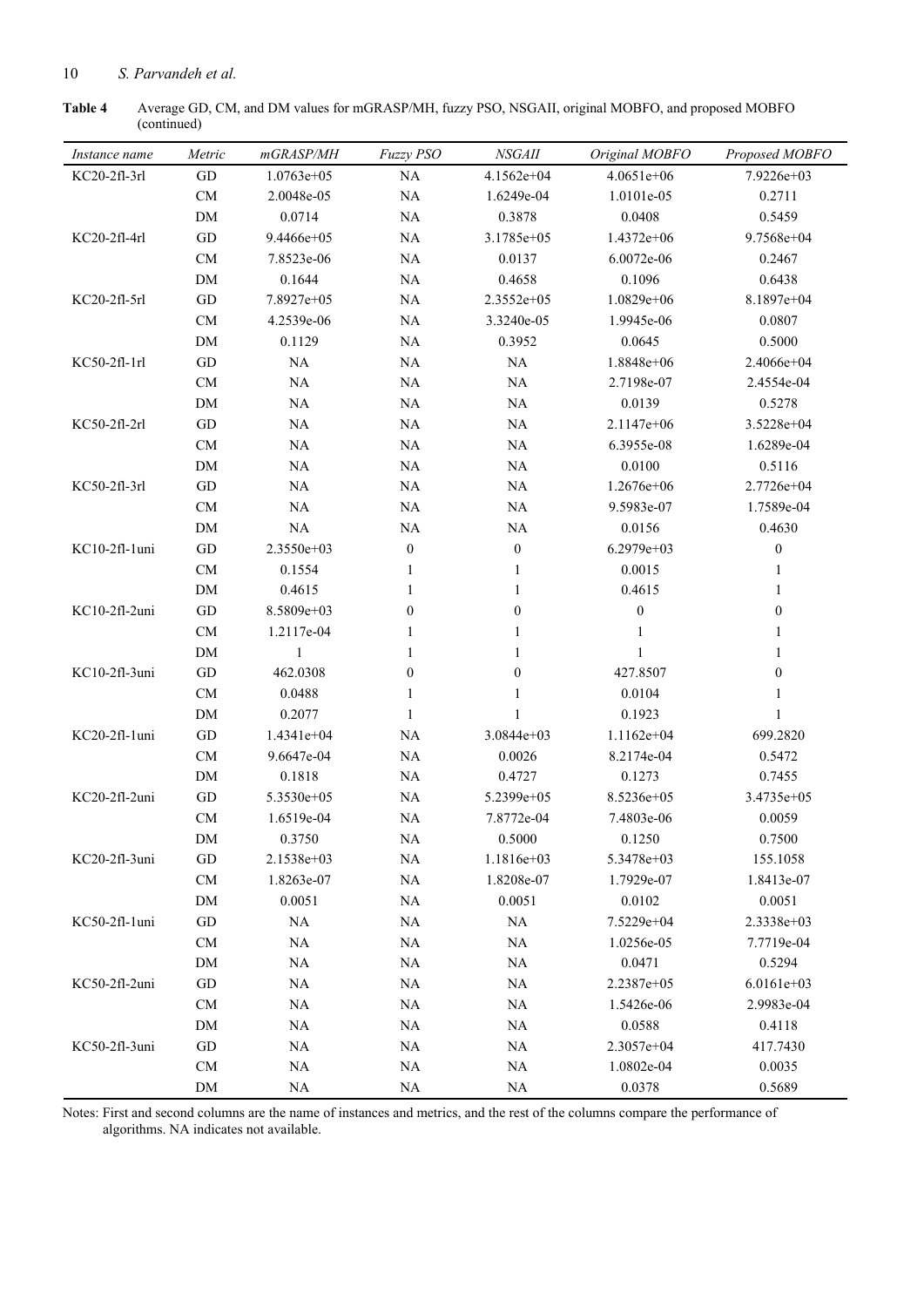The first column is the instance name, the second column is the evaluation metric name, and the rest of the columns indicate the results for each algorithm. Based on the results, the proposed MOBFO performed better than other algorithms in terms of the average GD, CM, and DM values. Other methods have either large GD value or small CM and DM values.



KC10-2fl-1rl

 $65$  $\circ$ Pareto Front  $\triangledown$ **BFO** t  $\overline{6}$ 厉  $\overline{+}$ MOBFO  $\Diamond$ **NSGAIL**  $5.5$ mGRASP/MH  $\Box$ k Fuzzy PSO 5  $\overline{4}$  $\triangleright$  $\lambda$ 3.5 3  $2.5$  $^{2}$  5  $\overline{2}$  $\overline{2.5}$  $\overline{3}$  $4.5$  $\overline{5}$  $5.5$ 3.5 Θ  $\times 10^6$ KC20-2fl-1rl  $10^{-1}$  $2.6$  $\overline{B}$  $\circ$ Pareto Front  $\triangledown$ **BFO**  $2.4$  $\overline{+}$ MOBFO  $\Box$  $\Box$  $\Diamond$ **NSGAIL**  $\Box$ mGRASP/MH  $2.2$  $\blacksquare$  $\overline{2}$  $\mathbf 2$  $1.8$ п  $1.6$  $\Box$  $1.4$ œ  $^{1.2}_{1.6}$  $1.8$  $\overline{2}$  $2.2$  $2.4$  $2.6$  $2.8$ R f1  $\times 10^7$ 

Notes: In this figure KC10/KC20 related to problem size, and 2fl is related to number of objective functions. Also, rl/uni related to type of the problem whether is real (rl) or uniform (uni).

Additionally, we illustrated the graphical performance comparison of these five algorithms including optimum Pareto front for two instances from Table 4 (Figure 1). Although, the proposed MOBFO outperforms NSGAII,

Fuzzy PSO, mGRASP/MH, and original MOBFO, but in very rare cases the approximation sets found by the proposed MOBFO are very close to Pareto optimum solutions. For the future direction, this algorithm can resolved hyper-parameter optimisation for machine learning algorithm (Parvandeh and McKinney, 2018; Parvandeh et al., 2019, 2020). Additionally, we can improve the document summarisation when we use cosine similarity to find the optimised summary from multi-document in natural language processing problems (Parvandeh et al., 2016).

## **5 Conclusions**

In this paper, we proposed modified BFO and MOBFO algorithms for the solution of QAP and mQAP instances. The proposed BFO algorithm updates the solution using the swap mutation method in chemotactic part and improves the final solution using local Tabu search algorithm to reach local optimum. And, the proposed MOBFO attempts to find a non-dominated set solutions to be as close as possible to Pareto front solutions. MOBFO determines the non-dominated set solutions using fast non-dominated sort method and updates solutions set using swap mutation and ULX operation. Additionally, the final non-dominated set solutions improves using multi-objective version of local Tabu search to reach the local optimum. We assessed the proposed BFO and MOBFO algorithms on QAP and 22 mQAP instances from the QAPLIB. Computational results showed that BFO and MOBFO performed well on these instances. We compared both algorithms with the number of state-of-the-art algorithms as well as the best-known solutions from QAPLIB. The comparison showed that our results are very close to the best-known solutions and outperforms the state-of-the-art algorithms.

#### **References**

- Alothaimeen, I. and Arditi, D. (2019) 'Overview of multi-objective optimization approaches in construction project management', in *Multi-Criteria Optimization Pareto-Optimal and Related Principles*.
- Benlic, U. and Hao, J-K. (2013) 'Breakout local search for the quadratic assignment problem', *Applied Mathematics and Computation*, Vol. 219, No. 9, pp.4800–4815.
- Benlic, U. and Hao, J-K. (2015) 'Memetic search for the quadratic assignment problem', *Expert Systems with Applications*, Vol. 42, No. 1, pp.584–595.
- Burkard, R.E., Karisch, S.E. and Rendl, F. (1997) 'QAPLIB a quadratic assignment problem library', *Journal of Global Optimization*, Vol. 10, No. 4, pp.391–403.
- Cui, Z., Zhang, J., Wang, Y., Cao, Y., Cai, X., Zhang, W. and Chen, J. (2019) 'A pigeon-inspired optimization algorithm for many-objective optimization problems', *Science China Information Sciences*, Vol. 62, No. 7, p.70212.
- Cui, Z., Zhang, J., Wu, D., Cai, X., Wang, H., Zhang, W. and Chen, J. (2020) 'Hybrid many-objective particle swarm optimization algorithm for green coal production problem', *Information Sciences*, May, Vol. 518, No. 1, pp.256–271.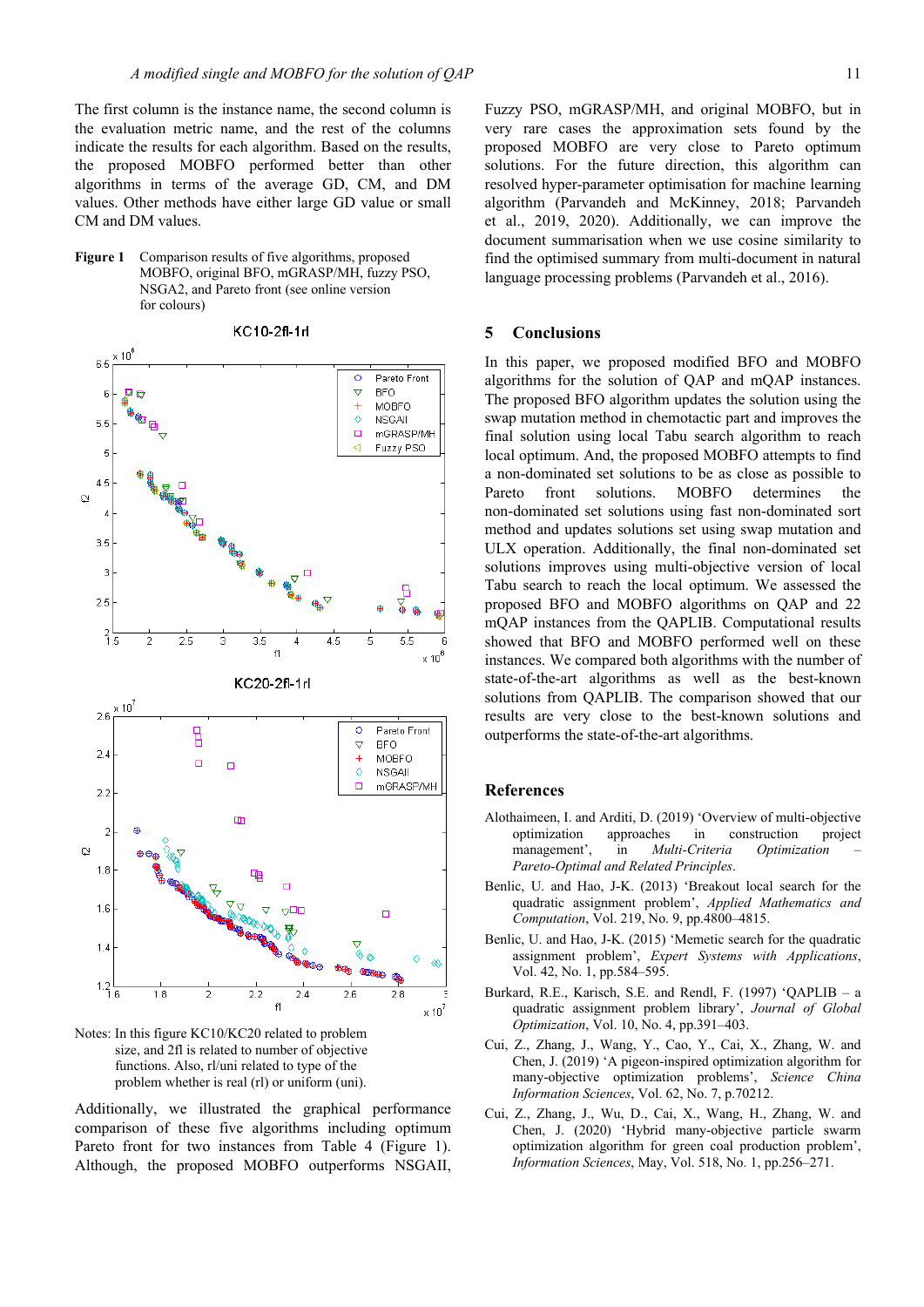- Darvishi, A., Alimardani, A., Vahidi, B. and Hosseinian, S.H. (2014) 'Bacterial foraging-based algorithm optimization based on fuzzy multiobjective technique for optimal power flow dispatch', *Science International*, Lahore, 26 August, pp.1057–1064.
- Das, S., Biswas, A., Dasgupta, S. and Abraham, A. (2009) 'Bacterial foraging optimization algorithm: theoretical foundations, analysis, and applications', in Abraham, A., Hassanien, A-E., Siarry, P. and Engelbrecht, A. (Eds.): *Foundations of Computational Intelligence*, *Global Optimization*, Vol. 3, pp.23–55, Springer, Berlin, Heidelberg.
- Deb, K. (2004) 'Single and multi-objective optimization using evolutionary computation', in *Hydroinformatics*, pp.14–35, World Scientific Publishing Company, World Scientific, Singapore.
- Deb, K., Pratap, A., Agarwal, S. and Meyarivan, T. (2002) 'A fast and elitist multiobjective genetic algorithm: NSGA-II', *IEEE Transactions on Evolutionary Computation*, Vol. 6, No. 2, pp.182–197.
- Emmerich, M.T.M. and Deutz, A.H. (2018) 'A tutorial on multiobjective optimization: fundamentals and evolutionary methods', *Natural Computing*, Vol. 17, No. 3, pp.585–609.
- Ghosh, A. and Das, M. (2008) 'Non-dominated rank based sorting genetic algorithms', *Fundamenta Informaticae – FUIN '83*, January, pp.231–252.
- Gunantara, N. (2018) 'A review of multi-objective optimization: methods and its applications', in Ai, Q. (Ed.): *Cogent Engineering*, Vol. 5, No. 1, p.1502242.
- Knowles, J. and Corne, D. (2003) 'Instance generators and test suites for the multiobjective quadratic assignment problem', in Fonseca, C.M., Fleming, P.J., Zitzler, E., Thiele, L. and Deb, K. (Eds.): *Evolutionary Multi-Criterion Optimization*, pp.295–310, Springer, Berlin, Heidelberg.
- Knowles, J.D. and Corne, D.W. (2000) 'Approximating the non-dominated front using the Pareto archived evolution strategy', *Evolutionary Computation*, Vol. 8, No. 2, pp.149–172.
- Koopmans, T.C. and Beckmann, M. (1957) 'Assignment problems and the location of economic activities', *Econometrica*, Vol. 25, No. 1, pp.53–76.
- Li, S-X. and Wang, J-S. (2017) 'Improved Cuckoo search algorithm with novel searching mechanism for solving unconstrained function optimization problem', *IAENG International Journal of Computer Science*, ,Vol. 44, No. 1, pp.8–12.
- Lim, K.S., Buyamin, S., Ahmad, A., Shapiai, M.I., Naim, F., Mubin, M. and Kim, D.H. (2014) 'Improving vector evaluated particle swarm optimisation using multiple nondominated leaders', in Agarwal, P., Bhatnagar, V. and Zhang, Y. (Eds.): *The Scientific World Journal*, Vol. 14, p.364179.
- Luo, C., Yin, X. and Ni, C. (20015) 'A novel discrete bacterial foraging algorithm and its application', *JCM*, Vol. 10, No. 4, pp.238–244.
- Michalak, K. (2016) 'Evolutionary algorithm with a directional local search for multiobjective optimization in combinatorial problems', *Optimization Methods and Software*, Vol. 31, No. 2, pp.392–404.
- Misevicius, A. and Kilda, B. (2005) 'Comparison of crossover operators for the quadratic assignment problem', *Information Technology and Control*, Vol. 34, No. 2, pp.109–119.
- Mostaghim, S. and Teich, J. (2004) 'A new approach on many objective diversity measurement', in *Practical Approaches to Multi-Objective Optimization*, pp.1–15, Dagstuhl, Germany.
- Niu, B., Wang, H., Wang, J. and Tan, L. (2013) 'Multi-objective bacterial foraging optimization', *Neurocomputing*, Vol. 116, pp.336–345.
- Ojha, M., Singh, K.P., Chakraborty, P. and Verma, S. (2019) 'A review of multi-objective optimisation and decision making using evolutionary algorithms', *International Journal of Bio-Inspired Computation*, Vol. 14, No. 2, pp.69–84.
- Okabe, T., Jin, Y. and Sendhoff, B. (2003) 'A critical survey of performance indices for multi-objective optimisation', in *The 2003 Congress on Evolutionary Computation*, *CEC '03*, Vol. 2, pp.878–885.
- Parvandeh, S. and McKinney, B.A. (2018) 'EpistasisRank and EpistasisKatz: interaction network centrality methods that integrate prior knowledge networks', in Kelso, J. (Ed.): *Bioinformatics*, 1 July, Vol. 35, No. 13, pp.2329–2331.
- Parvandeh, S., Lahiri, S. and Boroumand, F. (2016) 'PerSum: novel systems for document summarization in Persian', *International Journal of Asian Language Processing*, Vol. 26, No. 2, pp.67–108.
- Parvandeh, S., Poland, G., Kennedy, R., McKinney, B., Parvandeh, S., Poland, G.A., Kennedy, R.B. and McKinney, B.A. (2019) 'Multi-level model to predict antibody response to influenza vaccine using gene expression interaction network feature selection', *Microorganisms*, Vol. 7, No. 3, p.79.
- Parvandeh, S., Yeh, H-W., Paulus, M.P. and McKinney, B.A. (2020) 'Consensus features nested cross-validation', *Bioinformatics*, 15 May, Vol. 36, No. 10, pp.3093–3098.
- Passino, K.M. (2002) 'Biomimicry of bacterial foraging for distributed optimization and control', *IEEE Control Systems Magazine*, Vol. 22, No. 3, pp.52–67.
- Passino, K.M. (2010) 'Bacterial foraging optimization', *Int. J. Swarm. Intell. Res*., Vol. 1, No. 1, pp.1–16.
- Shukla, A. (2015) 'A modified bat algorithm for the quadratic assignment problem', in *2015 IEEE Congress on Evolutionary Computation (CEC)*, pp.486–490.
- Soni, N. and Kumar, T. (2014) 'Study of various mutation operators in genetic algorithms', *International Journal of Computer Science and Information Technologies*, Vol. 5, No. 3, pp.4519–4521.
- Srinivas, N. and Deb, K. (1994) 'Muiltiobjective optimization using nondominated sorting in genetic algorithms', *Evolutionary Computation*, Vol. 2, No. 3, pp.221–248.
- Tabitha, J., Rego, C. and Glover, F. (2009) 'A cooperative parallel Tabu search algorithm for the quadratic assignment problem', *European Journal of Operational Research*, Vol. 195, No. 3, pp.810–826.
- Tate, D.M. and Smith, A.E. (1995) 'A genetic approach to the quadratic assignment problem', *Computers & Operations Research*, Vol. 22, No. 1, pp.73–83.
- Tosun, U. (2014) 'A new recombination operator for the genetic algorithm solution of the quadratic assignment problem', *Procedia Computer Science*, Vol. 32, pp.29–36.
- Tosun, U., Dokeroglu, T. and Cosar, A. (2013) 'A robust island parallel genetic algorithm for the quadratic assignment problem', *International Journal of Production Research*, Vol. 51, No. 14, pp.4117–4133.
- Wang, C-F. and Zhang, Y-H. (2016) 'An improved artificial bee colony algorithm for solving optimization problems', *JOUR*, January, Vol. 43, pp.336–343.